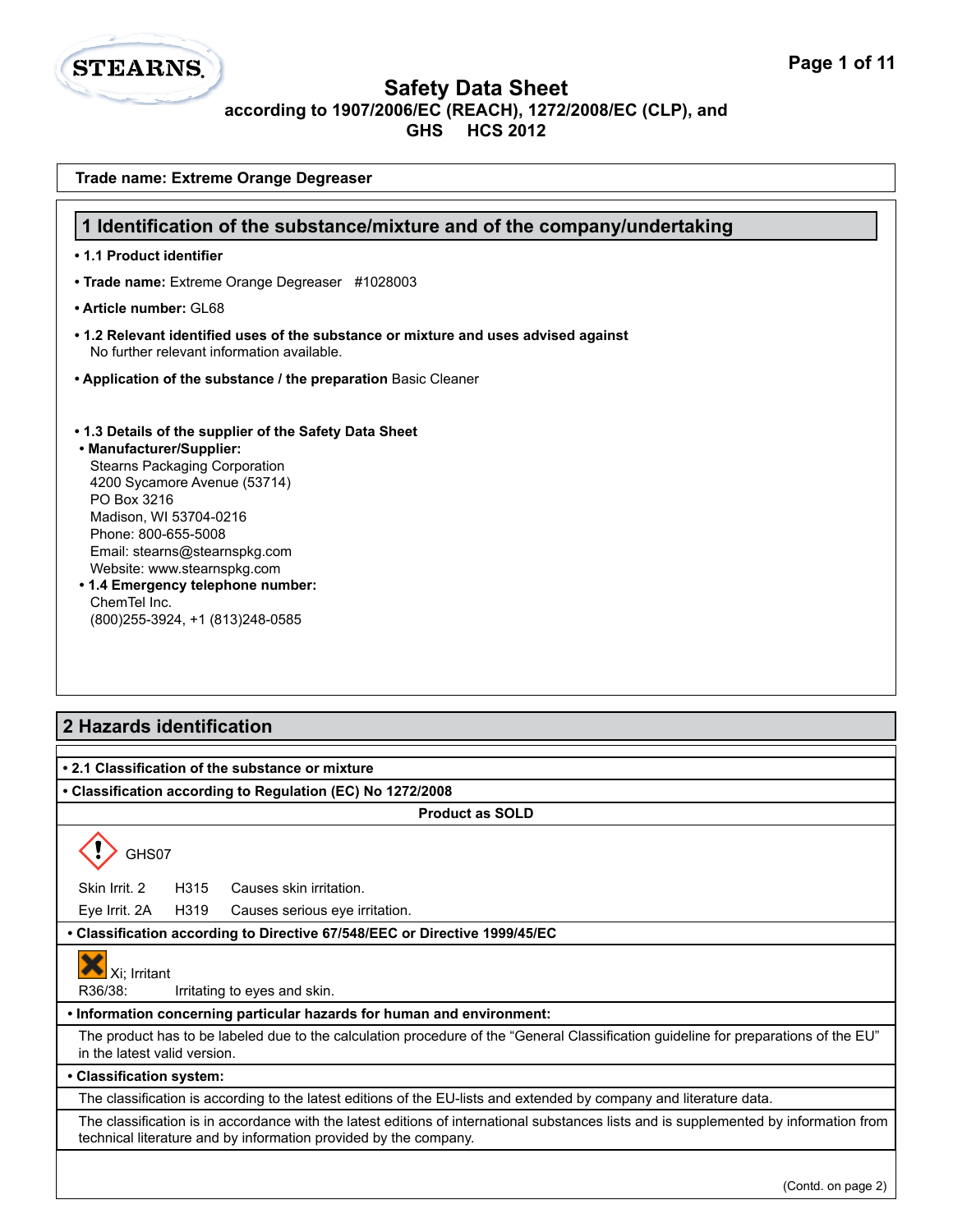|                                                                                                                                                                                                                                                                                                                                                                                                                                                                                                   | (Contd. from page 1) |
|---------------------------------------------------------------------------------------------------------------------------------------------------------------------------------------------------------------------------------------------------------------------------------------------------------------------------------------------------------------------------------------------------------------------------------------------------------------------------------------------------|----------------------|
| • 2.2 Label elements                                                                                                                                                                                                                                                                                                                                                                                                                                                                              |                      |
| <b>Product as SOLD</b>                                                                                                                                                                                                                                                                                                                                                                                                                                                                            |                      |
| • Labeling according to Regulation (EC) No 1272/2008                                                                                                                                                                                                                                                                                                                                                                                                                                              |                      |
| The product is classified and labeled according to the CLP regulation.                                                                                                                                                                                                                                                                                                                                                                                                                            |                      |
| • Hazard pictograms                                                                                                                                                                                                                                                                                                                                                                                                                                                                               |                      |
| GHS07                                                                                                                                                                                                                                                                                                                                                                                                                                                                                             |                      |
| · Signal word Warning                                                                                                                                                                                                                                                                                                                                                                                                                                                                             |                      |
| • Hazard statements                                                                                                                                                                                                                                                                                                                                                                                                                                                                               |                      |
| H315 Causes skin irritation.<br>H319 Causes serious eye irritation.                                                                                                                                                                                                                                                                                                                                                                                                                               |                      |
| • Precautionary statements                                                                                                                                                                                                                                                                                                                                                                                                                                                                        |                      |
| P280 Wear protective gloves/eye protection.<br>P264 Wash hands thoroughly after handling.<br>P305+351+338+337+313 IF IN EYES: Rinse cautiously with water for several minutes. Remove contact lenses if present and<br>easy to do. Continue rinsing. If eye irritation persists: Get medical attention.<br>P302+362+353+332+313: IF ON SKIN: Wash skin with plenty of water. Take off contaminated clothing and wash it before<br>reuse. If skin irritation occurs: get medical advice/attention. |                      |
| • Additional information:                                                                                                                                                                                                                                                                                                                                                                                                                                                                         |                      |
| Contains d-Limonene (citrus terpenes). May produce an allergic reaction.                                                                                                                                                                                                                                                                                                                                                                                                                          |                      |

# **3 Composition/information on ingredients**

#### **• 3.2 Mixtures**

**• Description:** Mixture of substances listed below with nonhazardous additions.

| • Dangerous components:                         |                                          |         |
|-------------------------------------------------|------------------------------------------|---------|
| CAS: 144538-83-0                                | Sodium Iminodisuccinate                  | $< 5\%$ |
|                                                 | Xn R21/22                                |         |
| CAS: 68439-46-3                                 | alcohols, C9-11, ethoxylated             | $< 5\%$ |
| NLP: 500-446-0                                  | $\mathsf{X}$ Xi R36/38                   |         |
|                                                 | Skin Irrit. 2, H315, Eye Irrit. 2A, H319 |         |
| CAS: 64-17-5                                    | ethanol                                  | $1\%$   |
| EINECS: 200-578-6<br>Index number: 603-002-00-5 | $\frac{1}{\sqrt{2}}$ F R11               |         |
|                                                 | $\bigotimes$ Flam. Liq. 2, H225          |         |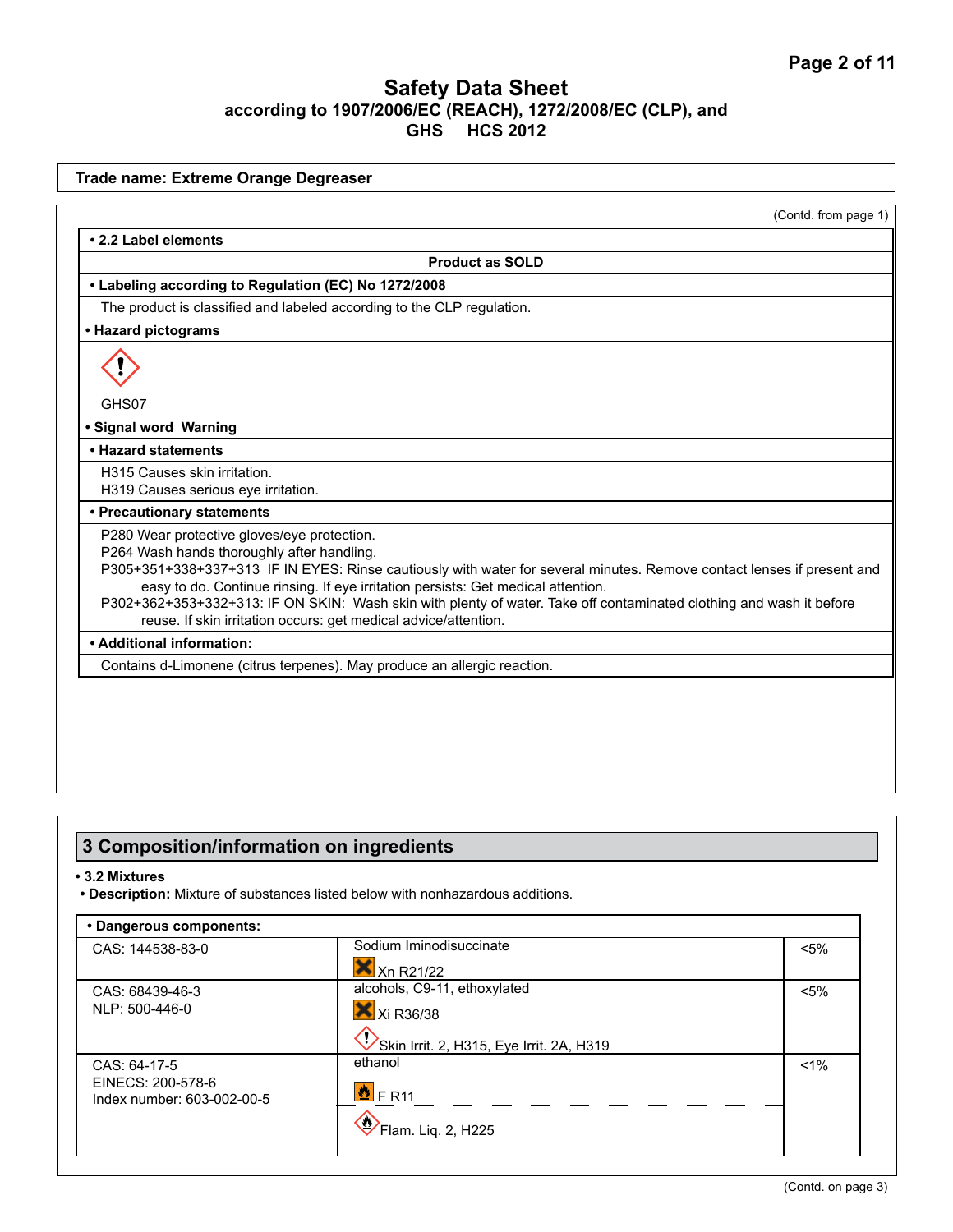| Trade name: Extreme Orange Degreaser    |                                                                                                                                                                                                       |                      |
|-----------------------------------------|-------------------------------------------------------------------------------------------------------------------------------------------------------------------------------------------------------|----------------------|
|                                         |                                                                                                                                                                                                       | (Contd. from page 2) |
| CAS: 68081-81-2                         | Dodecyl benzyl sulfonate<br>X Xi R36/37<br>Eye Irrit. 2A, H319; Skin Irrit. 2, H315; Oral Tox.,4, H302                                                                                                | $<$ 2%               |
| CAS: 68081-96-9                         | Ammonium lauryl sulfate<br>X Xi R36/37/38<br>Eye Irrit. 2A, H319; Skin Irrit. 2, H315                                                                                                                 | $<$ 2%               |
| CAS: 1300-72-7<br>EINECS: 215-090-9     | sodium xylenesulphonate<br>Xi R36/37/38ethanol<br>Skin Irrit. 2, H315; Eye Irrit. 2A, H319; STOT SE 3, H335                                                                                           | $<$ 2%               |
| CAS: 94266-47-4<br>EC number: 304-454-3 | d-Limonene (citrus terpenes)<br><b>X</b> Xi R36/37/38; X Xi R43; X N R51<br>R <sub>10</sub><br>Flam. Liq. 3, H226<br>Skin Irrit. 2, H315; Eye Irrit. 2A, H319; Skin Sens. 1B,<br>H317; STOT SE3, H335 | $1\%$                |
|                                         | • Additional information: For the wording of the listed risk phrases refer to section 16.                                                                                                             |                      |

# **4 First-aid measures**

| • 4.1 Description of first aid measures                                                                                                                   |  |
|-----------------------------------------------------------------------------------------------------------------------------------------------------------|--|
| <b>Product as SOLD</b>                                                                                                                                    |  |
| • After inhalation:<br>Supply fresh air; consult doctor in case of complaints.                                                                            |  |
| • After skin contact:<br>Wash with water and rinse thoroughly. If skin irritation continues consult a doctor.                                             |  |
| • After eye contact:<br>Remove contact lenses if worn.<br>Rinse opened eye for several minutes under running water. If symptoms persist consult a doctor. |  |
| • After swallowing:<br>Rinse out mouth and then drink plenty of water.<br>Do not induce vomiting; call for medical help immediately.                      |  |
| • 4.2 Most important symptoms and effects both acute and delayed Gastric or intestinal disorders.                                                         |  |
| • Hazards No further relevant information available.                                                                                                      |  |
| • 4.3 Indication of any immediate medical attention and special treatment needed                                                                          |  |
| If necessary oxygen respiration treatment.<br>Medical supervision for at least 48 hours.                                                                  |  |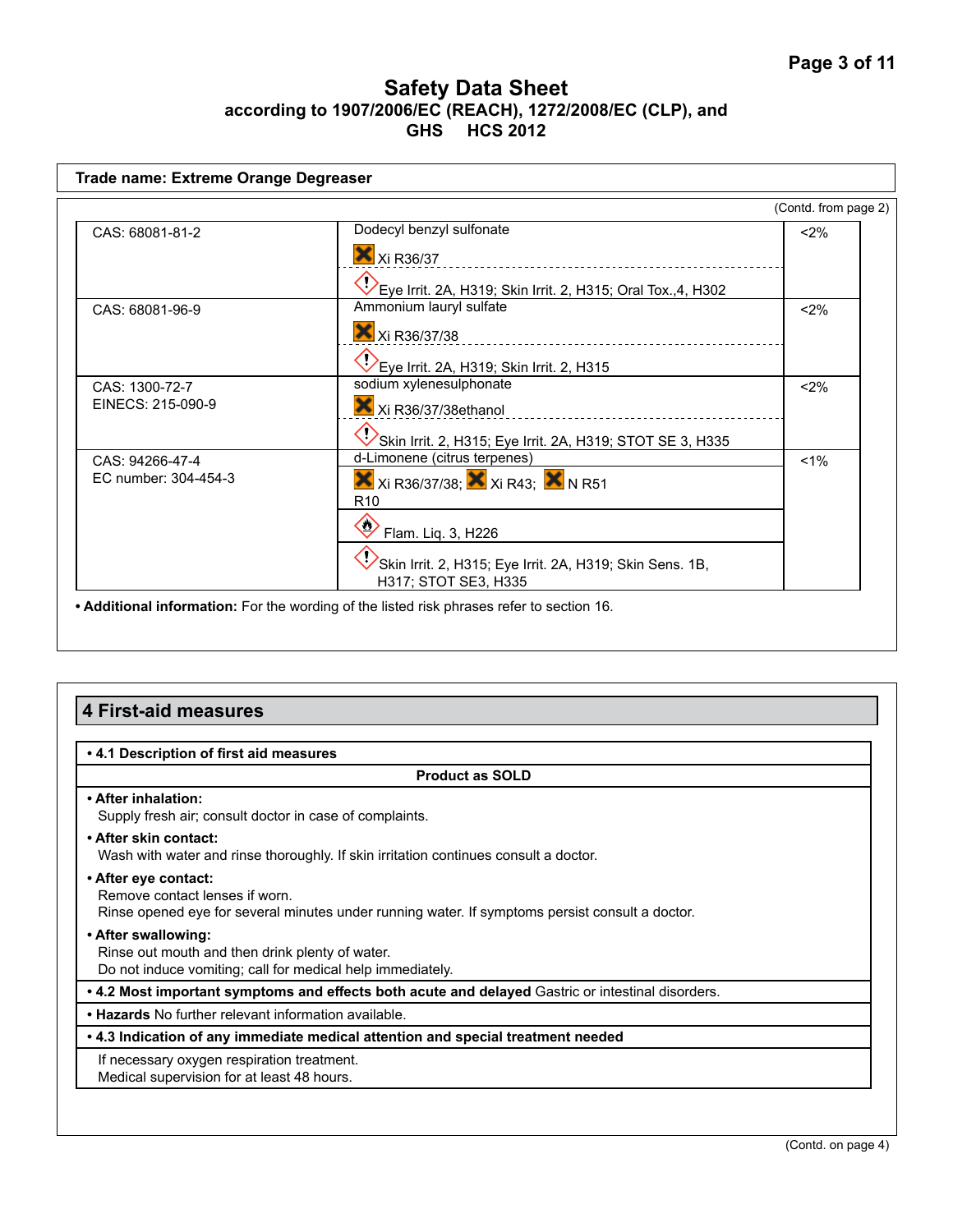**Trade name: Extreme Orange Degreaser**

(Contd. from page 3)

#### **5 Fire-fighting measures**

- **5.1 Extinguishing media**
- **Suitable extinguishing agents:**
	- CO2, powder or water spray. Fight larger fires with water spray or alcohol resistant foam.
- **For safety reasons unsuitable extinguishing agents:** None.
- **5.2 Special hazards arising from the substance or mixture**
- Formation of toxic gases is possible during heating or in case of fire.
- **5.3 Advice for firefighters**
- **Protective equipment:** Wear self-contained respiratory protective device.

Wear fully protective suit.

**• Additional information** No further relevant information available.

### **6 Accidental release measures**

#### **• 6.1 Personal precautions, protective equipment and emergency procedures**

#### **Product as SOLD**

Wear protective equipment. Keep unprotected persons away. Use respiratory protective device against the effects of fumes/dust/aerosol. Ensure adequate ventilation

**• 6.2 Environmental precautions:** 

Do not allow to enter sewers/ surface or ground water.

#### **• 6.3 Methods and material for containment and cleaning up:**

Absorb with liquid-binding material (sand, diatomite, acid binders, universal binders, sawdust). Send for recovery or disposal in suitable receptacles. Ensure adequate ventilation.

**• 6.4 Reference to other sections**

See Section 7 for information on safe handling.

See Section 8 for information on personal protection equipment.

See Section 13 for disposal information.

### **7 Handling and storage**

#### **• 7.1 Precautions for safe handling**

**Product as SOLD**

Ensure good ventilation/exhaustion at the workplace. Prevent formation of aerosols.

#### **• Information about fire - and explosion protection:**

Protect from heat.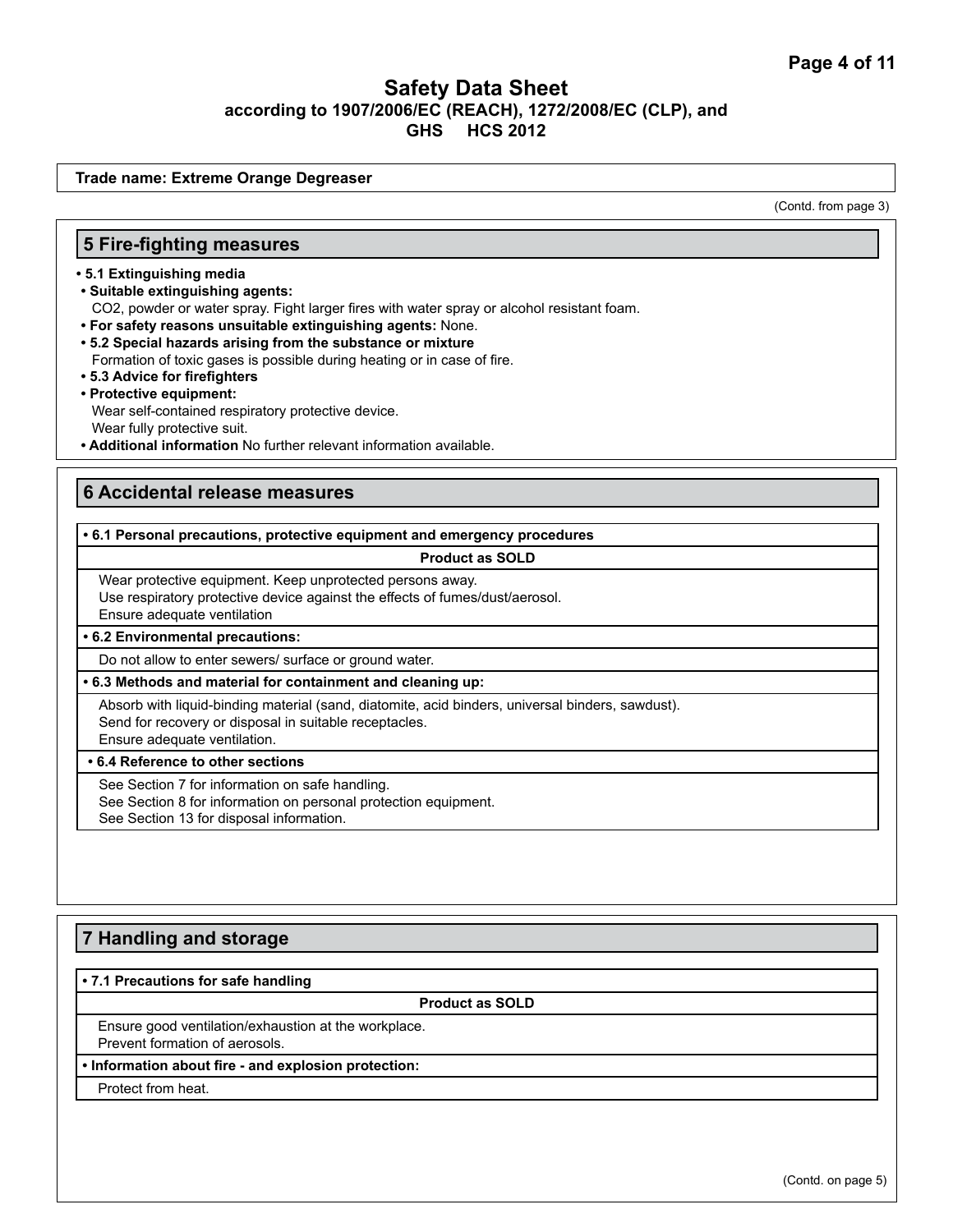**Trade name: Extreme Orange Degreaser**

(Contd. from page 4)

**• 7.2 Conditions for safe storage, including any incompatibilities**

**• Storage:**

**• Requirements to be met by storerooms and receptacles:**

**Product as SOLD**

Keep out of reach of children.

**• Information about storage in one common storage facility:**

Store away from oxidizing agents.

Store away from foodstuffs.

**• Further information about storage conditions:** 

No storage precautions necessary.

**• 7.3 Specific end use(s)** 

No further relevant information available.

# **8 Exposure controls/personal protection**

**• Additional information about design of technical facilities:** No further data; see item 7.

**Product as SOLD**

#### **• 8.1 Control parameters**

#### **• Ingredients with limit values that require monitoring at the workplace:**

The product does not contain any relevant quantities of materials with critical values that have to be monitored at the workplace.

- **DNELs** No further relevant information available.
- **PNECs** No further relevant information available**.**
- **Additional information:** The lists valid during the making were used as basis.

**• 8.2 Exposure controls**

#### **• Personal protective equipment:**

#### **• General protective and hygienic measures:**

The usual precautionary measures are to be adhered to when handling chemicals.

Keep away from foodstuffs, beverages and feed.

Immediately remove all soiled and contaminated clothing.

Wash hands before breaks and at the end of work.

Avoid contact with the eyes and skin.

#### **• Respiratory protection:**

Not required under normal conditions of use.

Use suitable respiratory protective device in case of insufficient ventilation.

NIOSH approved organic vapor respirator equipped with a dust/mist prefilter should be used.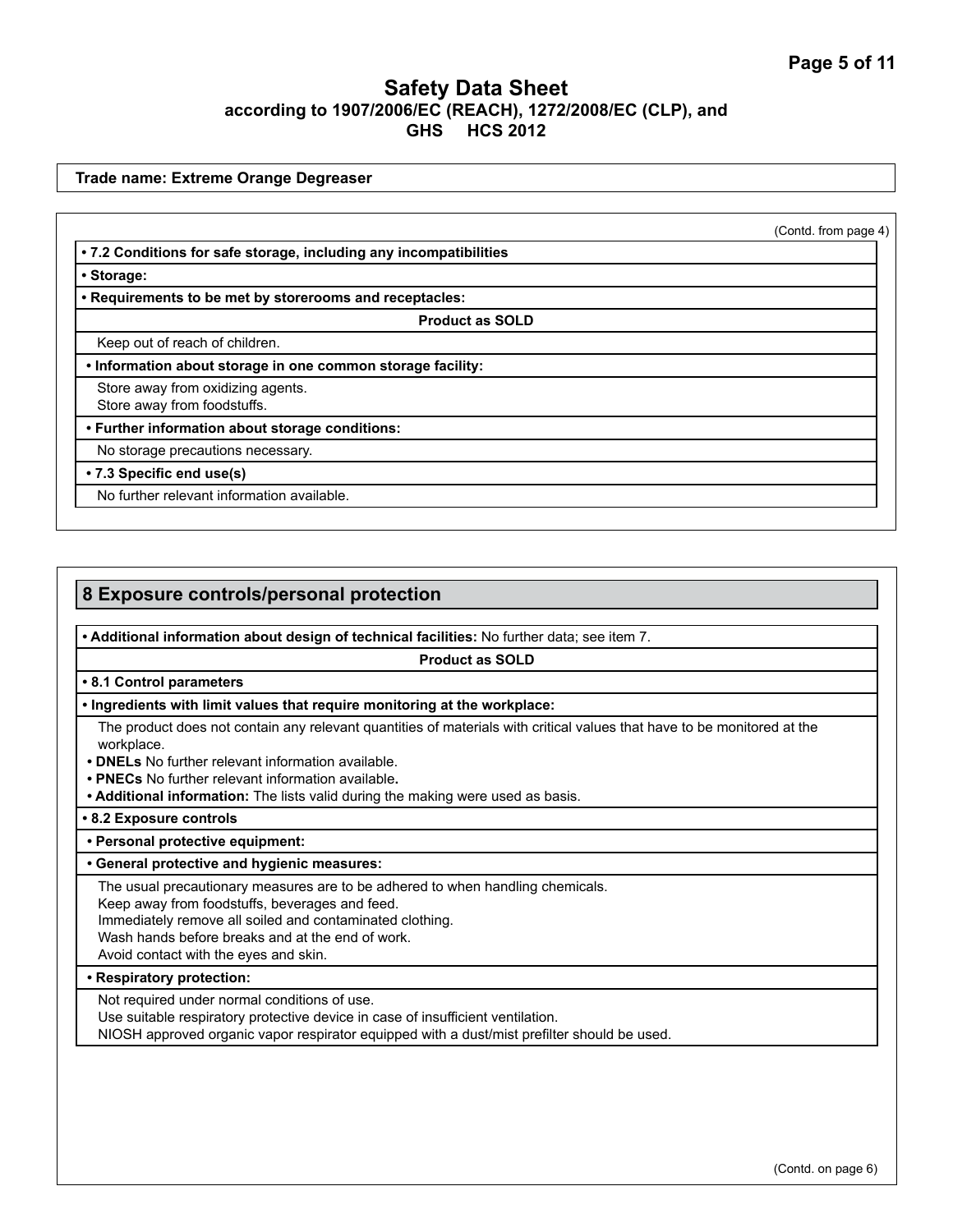| • Protection of hands:<br><b>Product as SOLD</b><br>Protective gloves<br>The glove material has to be impermeable and resistant to the product/ the substance/ the preparation.<br>Due to missing tests no recommendation to the glove material can be given for the product/ the preparation/ the chemical<br>mixture.<br>Selection of the glove material on consideration of the penetration times, rates of diffusion and the degradation.<br>• Material of gloves<br>The selection of the suitable gloves does not only depend on the material, but also on further marks of quality and varies<br>from manufacturer to manufacturer. As the product is a preparation of several substances, the resistance of the glove<br>material can not be calculated in advance and has therefore to be checked prior to the application.<br>• Penetration time of glove material<br>The exact break through time has to be found out by the manufacturer of the protective gloves and has to<br>be observed.<br>. For the permanent contact gloves made of the following materials are suitable: Rubber gloves<br>· Eye protection:<br>Safety glasses<br>· Body protection:<br>Not required under normal conditions of use.<br>Protection may be required for spills.<br>• Limitation and supervision of exposure into the environment<br>No further relevant information available.<br>See Section 7 for additional information.<br>No further relevant information available.<br><b>Product as SOLD</b><br>Form:<br>Liquid<br>Color:<br>Orange<br>Pleasant orange |  | (Contd. from page 5) |
|----------------------------------------------------------------------------------------------------------------------------------------------------------------------------------------------------------------------------------------------------------------------------------------------------------------------------------------------------------------------------------------------------------------------------------------------------------------------------------------------------------------------------------------------------------------------------------------------------------------------------------------------------------------------------------------------------------------------------------------------------------------------------------------------------------------------------------------------------------------------------------------------------------------------------------------------------------------------------------------------------------------------------------------------------------------------------------------------------------------------------------------------------------------------------------------------------------------------------------------------------------------------------------------------------------------------------------------------------------------------------------------------------------------------------------------------------------------------------------------------------------------------------------------------------------------|--|----------------------|
|                                                                                                                                                                                                                                                                                                                                                                                                                                                                                                                                                                                                                                                                                                                                                                                                                                                                                                                                                                                                                                                                                                                                                                                                                                                                                                                                                                                                                                                                                                                                                                |  |                      |
|                                                                                                                                                                                                                                                                                                                                                                                                                                                                                                                                                                                                                                                                                                                                                                                                                                                                                                                                                                                                                                                                                                                                                                                                                                                                                                                                                                                                                                                                                                                                                                |  |                      |
|                                                                                                                                                                                                                                                                                                                                                                                                                                                                                                                                                                                                                                                                                                                                                                                                                                                                                                                                                                                                                                                                                                                                                                                                                                                                                                                                                                                                                                                                                                                                                                |  |                      |
|                                                                                                                                                                                                                                                                                                                                                                                                                                                                                                                                                                                                                                                                                                                                                                                                                                                                                                                                                                                                                                                                                                                                                                                                                                                                                                                                                                                                                                                                                                                                                                |  |                      |
|                                                                                                                                                                                                                                                                                                                                                                                                                                                                                                                                                                                                                                                                                                                                                                                                                                                                                                                                                                                                                                                                                                                                                                                                                                                                                                                                                                                                                                                                                                                                                                |  |                      |
|                                                                                                                                                                                                                                                                                                                                                                                                                                                                                                                                                                                                                                                                                                                                                                                                                                                                                                                                                                                                                                                                                                                                                                                                                                                                                                                                                                                                                                                                                                                                                                |  |                      |
|                                                                                                                                                                                                                                                                                                                                                                                                                                                                                                                                                                                                                                                                                                                                                                                                                                                                                                                                                                                                                                                                                                                                                                                                                                                                                                                                                                                                                                                                                                                                                                |  |                      |
|                                                                                                                                                                                                                                                                                                                                                                                                                                                                                                                                                                                                                                                                                                                                                                                                                                                                                                                                                                                                                                                                                                                                                                                                                                                                                                                                                                                                                                                                                                                                                                |  |                      |
|                                                                                                                                                                                                                                                                                                                                                                                                                                                                                                                                                                                                                                                                                                                                                                                                                                                                                                                                                                                                                                                                                                                                                                                                                                                                                                                                                                                                                                                                                                                                                                |  |                      |
|                                                                                                                                                                                                                                                                                                                                                                                                                                                                                                                                                                                                                                                                                                                                                                                                                                                                                                                                                                                                                                                                                                                                                                                                                                                                                                                                                                                                                                                                                                                                                                |  |                      |
|                                                                                                                                                                                                                                                                                                                                                                                                                                                                                                                                                                                                                                                                                                                                                                                                                                                                                                                                                                                                                                                                                                                                                                                                                                                                                                                                                                                                                                                                                                                                                                |  |                      |
|                                                                                                                                                                                                                                                                                                                                                                                                                                                                                                                                                                                                                                                                                                                                                                                                                                                                                                                                                                                                                                                                                                                                                                                                                                                                                                                                                                                                                                                                                                                                                                |  |                      |
|                                                                                                                                                                                                                                                                                                                                                                                                                                                                                                                                                                                                                                                                                                                                                                                                                                                                                                                                                                                                                                                                                                                                                                                                                                                                                                                                                                                                                                                                                                                                                                |  |                      |
|                                                                                                                                                                                                                                                                                                                                                                                                                                                                                                                                                                                                                                                                                                                                                                                                                                                                                                                                                                                                                                                                                                                                                                                                                                                                                                                                                                                                                                                                                                                                                                |  |                      |
|                                                                                                                                                                                                                                                                                                                                                                                                                                                                                                                                                                                                                                                                                                                                                                                                                                                                                                                                                                                                                                                                                                                                                                                                                                                                                                                                                                                                                                                                                                                                                                |  |                      |
| • Risk management measures<br>9 Physical and chemical properties<br>• 9.1 Information on basic physical and chemical properties<br>• General Information<br>• Appearance:<br>• Odor:                                                                                                                                                                                                                                                                                                                                                                                                                                                                                                                                                                                                                                                                                                                                                                                                                                                                                                                                                                                                                                                                                                                                                                                                                                                                                                                                                                           |  |                      |
|                                                                                                                                                                                                                                                                                                                                                                                                                                                                                                                                                                                                                                                                                                                                                                                                                                                                                                                                                                                                                                                                                                                                                                                                                                                                                                                                                                                                                                                                                                                                                                |  |                      |
|                                                                                                                                                                                                                                                                                                                                                                                                                                                                                                                                                                                                                                                                                                                                                                                                                                                                                                                                                                                                                                                                                                                                                                                                                                                                                                                                                                                                                                                                                                                                                                |  |                      |
|                                                                                                                                                                                                                                                                                                                                                                                                                                                                                                                                                                                                                                                                                                                                                                                                                                                                                                                                                                                                                                                                                                                                                                                                                                                                                                                                                                                                                                                                                                                                                                |  |                      |
|                                                                                                                                                                                                                                                                                                                                                                                                                                                                                                                                                                                                                                                                                                                                                                                                                                                                                                                                                                                                                                                                                                                                                                                                                                                                                                                                                                                                                                                                                                                                                                |  |                      |
|                                                                                                                                                                                                                                                                                                                                                                                                                                                                                                                                                                                                                                                                                                                                                                                                                                                                                                                                                                                                                                                                                                                                                                                                                                                                                                                                                                                                                                                                                                                                                                |  |                      |
|                                                                                                                                                                                                                                                                                                                                                                                                                                                                                                                                                                                                                                                                                                                                                                                                                                                                                                                                                                                                                                                                                                                                                                                                                                                                                                                                                                                                                                                                                                                                                                |  |                      |
|                                                                                                                                                                                                                                                                                                                                                                                                                                                                                                                                                                                                                                                                                                                                                                                                                                                                                                                                                                                                                                                                                                                                                                                                                                                                                                                                                                                                                                                                                                                                                                |  |                      |
|                                                                                                                                                                                                                                                                                                                                                                                                                                                                                                                                                                                                                                                                                                                                                                                                                                                                                                                                                                                                                                                                                                                                                                                                                                                                                                                                                                                                                                                                                                                                                                |  |                      |
|                                                                                                                                                                                                                                                                                                                                                                                                                                                                                                                                                                                                                                                                                                                                                                                                                                                                                                                                                                                                                                                                                                                                                                                                                                                                                                                                                                                                                                                                                                                                                                |  |                      |
|                                                                                                                                                                                                                                                                                                                                                                                                                                                                                                                                                                                                                                                                                                                                                                                                                                                                                                                                                                                                                                                                                                                                                                                                                                                                                                                                                                                                                                                                                                                                                                |  |                      |
|                                                                                                                                                                                                                                                                                                                                                                                                                                                                                                                                                                                                                                                                                                                                                                                                                                                                                                                                                                                                                                                                                                                                                                                                                                                                                                                                                                                                                                                                                                                                                                |  |                      |
| • Odor threshold:<br>Not determined.                                                                                                                                                                                                                                                                                                                                                                                                                                                                                                                                                                                                                                                                                                                                                                                                                                                                                                                                                                                                                                                                                                                                                                                                                                                                                                                                                                                                                                                                                                                           |  |                      |
|                                                                                                                                                                                                                                                                                                                                                                                                                                                                                                                                                                                                                                                                                                                                                                                                                                                                                                                                                                                                                                                                                                                                                                                                                                                                                                                                                                                                                                                                                                                                                                |  | (Contd. on page 7)   |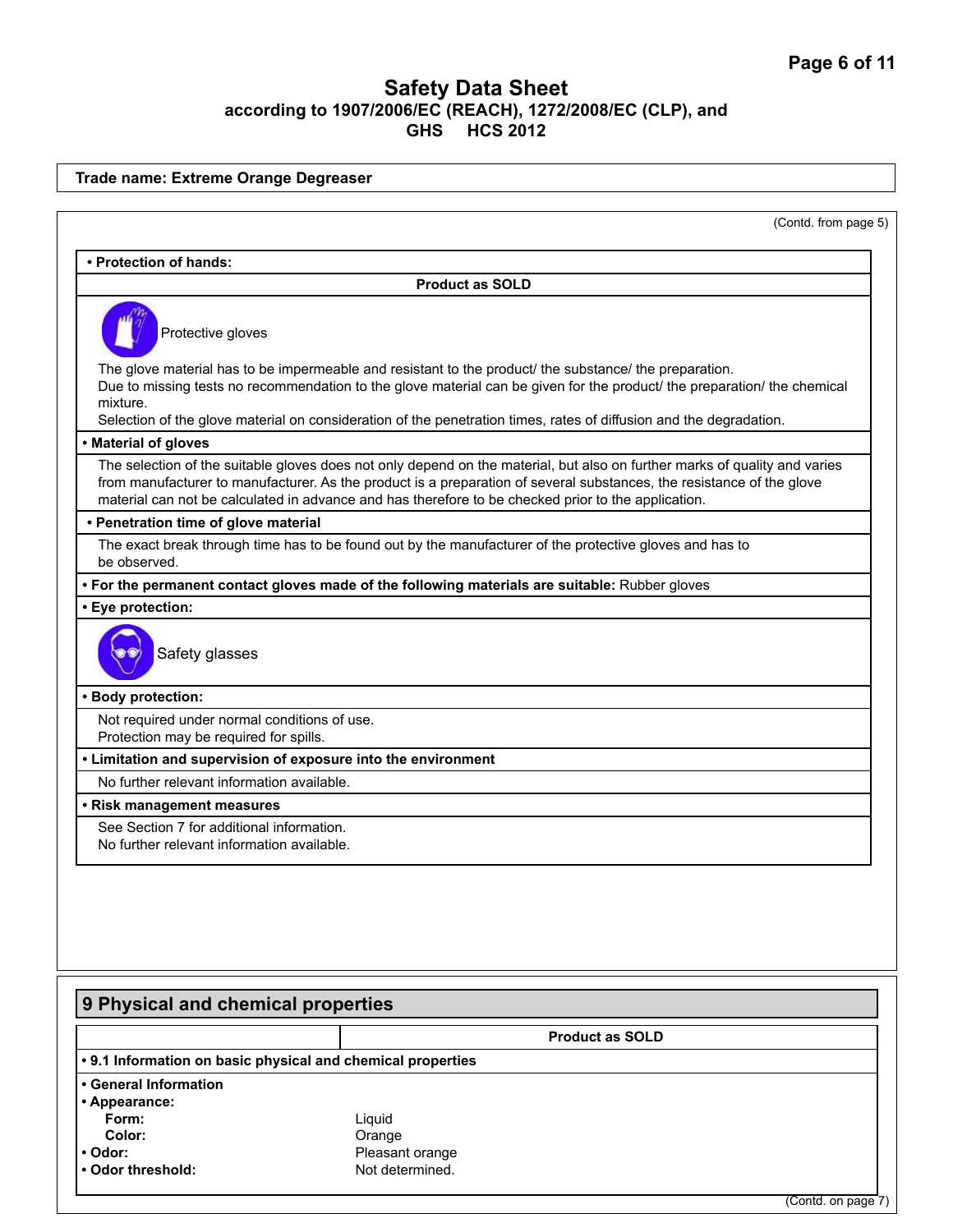#### **Trade name: Extreme Orange Degreaser**

|                                           | (Contd. from page 6)                          |
|-------------------------------------------|-----------------------------------------------|
|                                           | <b>Product as SOLD</b>                        |
| • pH-value at 25 °C:                      | $9.0 \pm 0.5$                                 |
| • Change in condition                     |                                               |
| <b>Melting point/Melting range:</b>       | Undetermined.                                 |
| <b>Boiling point/Boiling range:</b>       | 212 °F / 100 °C                               |
| • Flash point:                            | >210 °F / >98 °C                              |
| • Flammability (solid, gaseous):          | Not applicable.                               |
| · Ignition temperature:                   | Not determined.                               |
| • Decomposition temperature:              | Not determined.                               |
| · Self-igniting:                          | Product is not self-igniting.                 |
| • Danger of explosion:                    | Product does not present an explosion hazard. |
| • Explosion limits:                       |                                               |
| Lower:                                    | Not determined.                               |
| Upper:                                    | Not determined.                               |
| • Vapor pressure at 20 °C:                | 23 hPa                                        |
| • Density at 20 °C:                       | 1.011 $g/cm^{3}$                              |
| • Relative density                        | Not determined.                               |
| • Vapor density                           | Not determined.                               |
| • Evaporation rate                        | Not determined.                               |
| . Solubility in / Miscibility with water: | Fully miscible.                               |
| • Partition coefficient                   |                                               |
| (n-octanol/water):                        | Not determined.                               |
| • Viscosity:                              |                                               |
| Dynamic:                                  | 100 mPas                                      |
| Kinematic:                                | Not determined.                               |
| • 9.2 Other information                   | No further relevant information available.    |

### **10 Stability and reactivity**

#### **Product as SOLD**

- **10.1 Reactivity** Not determined.
- **10.2 Chemical stability**
- **Thermal decomposition / conditions to be avoided:** No decomposition if used and stored according to specifications.
- **10.3 Possibility of hazardous reactions** Reacts with strong oxidizing agents. Toxic fumes may be released if heated above the decomposition point.
- **10.4 Conditions to avoid** No further relevant information available.
- **10.5 Incompatible materials:** Strong oxidizing agents.
- **10.6 Hazardous decomposition products:** Possible in traces. Carbon monoxide and carbon dioxide Nitrogen oxides (NOx) Sulphur oxides (SOx)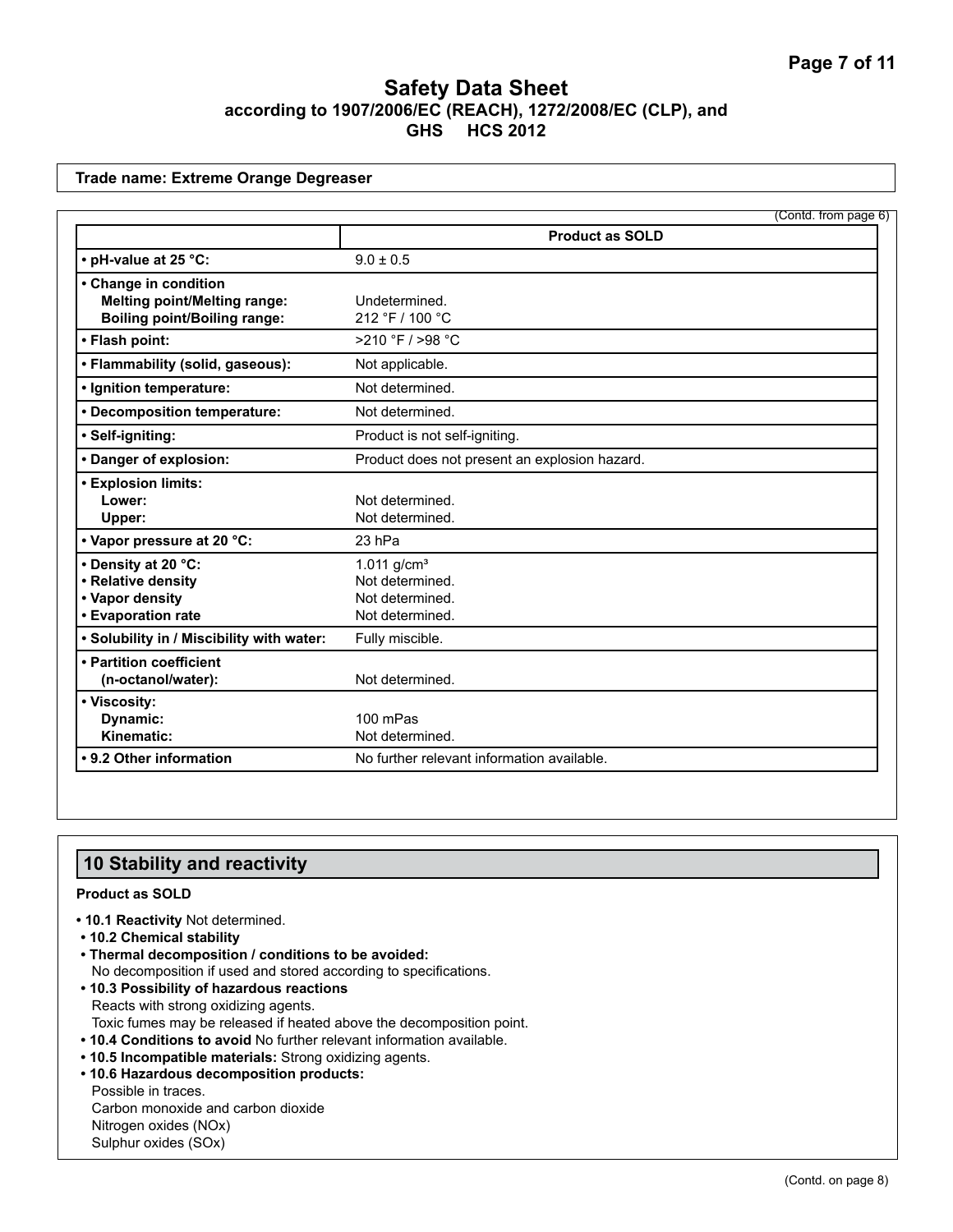**Trade name: Extreme Orange Degreaser**

(Contd. from page 7)

### **11 Toxicological information**

#### **• 11.1 Information on toxicological effects**

**Product as SOLD**

#### **• Acute toxicity:** >5,000 mg/kg

#### **• Primary irritant effect:**

**• on the skin:** Irritant to skin and mucous membranes.

**• on the eye:** Irritating effect.

**• Sensitization:** No sensitizing effects known.

#### **• Additional toxicological information:**

The product shows the following dangers according to the calculation method of the General EU Classification Guidelines for Preparations as issued in the latest version:

Irritant

At long or repeated contact with skin it may cause dermatitis due to the degreasing effect of the solvent.

### **12 Ecological information**

#### **Product as SOLD**

- **12.1 Toxicity**
- **Aquatic toxicity:** No further relevant information available.
- **12.2 Persistence and degradability** No further relevant information available.
- **12.3 Bioaccumulative potential** No further relevant information available.
- **12.4 Mobility in soil** No further relevant information available.
- **Additional ecological information:**
- **General notes:**

This statement was deduced from the properties of the single components.

Due to available data on eliminability/decomposition and bioaccumulation potential a prolonged damage of the environment is unlikely.

Water hazard class 1 (German Regulation) (Self-assessment): slightly hazardous for water Do not allow undiluted product or large quantities of it to reach ground water, water course or sewage system.

- **12.5 Results of PBT and vPvB assessment**
- **PBT:** Not applicable.
- **vPvB:** Not applicable.
- **12.6 Other adverse effects** No further relevant information available.
- **PBT:** Not applicable.
- **vPvB:** Not applicable.

# **13 Disposal considerations**

#### **• 13.1 Waste treatment methods**

**Product as SOLD**

**• Recommendation**

Smaller quantities can be disposed of with household waste.

Can be burned with household garbage after consulting with the waste disposal facility operator and the pertinent authorities and adhering to the necessary technical regulations.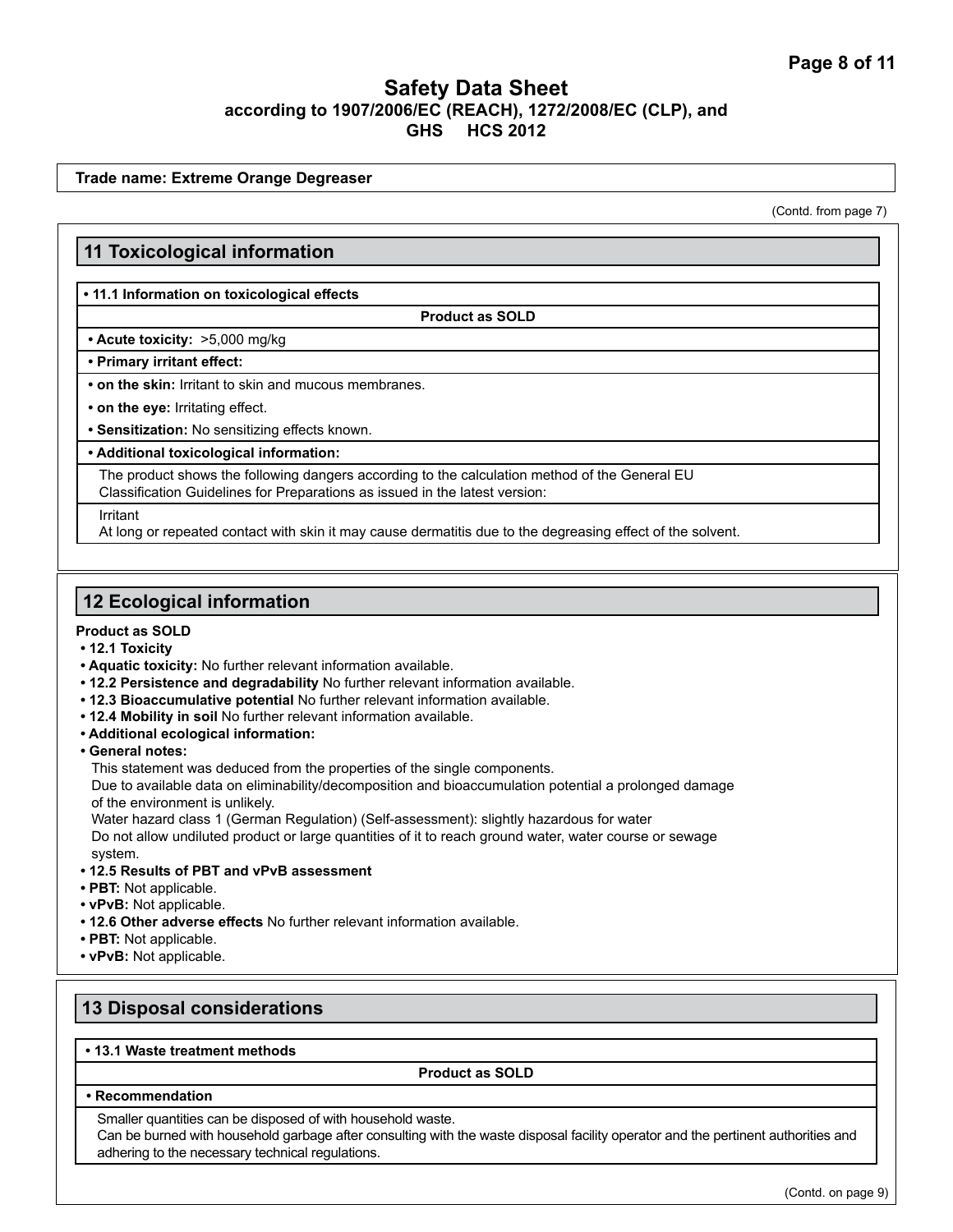|                                                                                     | (Contd. from page 8) |
|-------------------------------------------------------------------------------------|----------------------|
| • Uncleaned packaging:                                                              |                      |
| <b>Product as SOLD</b>                                                              |                      |
| • Recommendation: Disposal must be made according to official regulations.          |                      |
| . Recommended cleansing agents: Water, if necessary together with cleansing agents. |                      |

| <b>14 Transport information</b>                                                   |                                  |
|-----------------------------------------------------------------------------------|----------------------------------|
| <b>Product as SOLD</b>                                                            |                                  |
| • 14.1 UN-Number<br>• DOT, ADR, ADN, IMDG, IATA                                   | N/A                              |
| • 14.2 UN proper shipping name<br>• DOT, ADR, ADN, IMDG, IATA                     | Cleaning Compounds, NOI, liquid. |
| • 14.3 Transport hazard class(es)                                                 |                                  |
| • DOT, ADR, ADN, IMDG, IATA<br>• Class                                            | N/A                              |
| • 14.4 Packing group<br>• DOT, ADR, IMDG, IATA                                    | N/A                              |
| • 14.5 Environmental hazards:<br>• Marine pollutant:                              | No.                              |
| • 14.6 Special precautions for user                                               | Not applicable.                  |
| • 14.7 Transport in bulk according to Annex II of<br>MARPOL73/78 and the IBC Code | Not applicable.                  |
| • UN "Model Regulation":                                                          | Cleaning Compounds, NOI, liquid. |
| <b>Product at USE DILUTION</b> Not intended for transport.                        |                                  |

# **15 Regulatory information**

**• 15.1 Safety, health and environmental regulations/legislation specific for the substance or mixture**

**• United States (USA)**

• **SARA**

**Product as SOLD**

**• Section 355 (extremely hazardous substances):**

None of the ingredients is listed.

**• Section 313 (Specific toxic chemical listings):**

None of the ingredients is listed.

**• TSCA (Toxic Substances Control Act):**

All ingredients are listed.

(Contd. on page 10)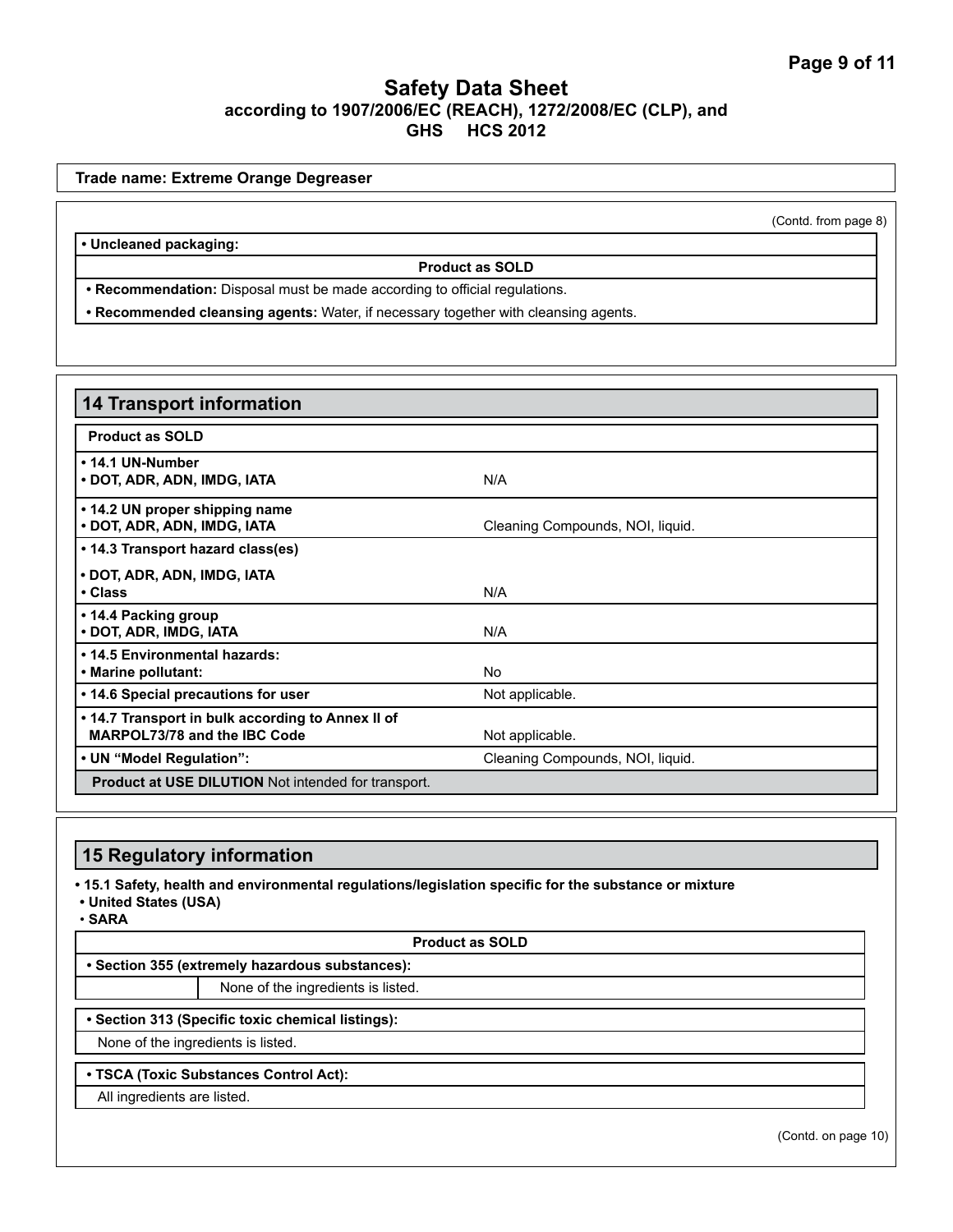**Trade name: Extreme Orange Degreaser**

(Contd. from page 9)

| <b>Product as SOLD</b>                                                                                     |
|------------------------------------------------------------------------------------------------------------|
| • Proposition 65 (California):                                                                             |
| • Chemicals known to cause cancer:                                                                         |
| None of the ingredients is listed.                                                                         |
| • Chemicals known to cause reproductive toxicity for females:                                              |
| None of the ingredients is listed.                                                                         |
| • Chemicals known to cause reproductive toxicity for males:                                                |
| None of the ingredients is listed.                                                                         |
| • Chemicals known to cause developmental toxicity:                                                         |
| Ethanol - listing refers specifically to alcoholic beverage consumption and is not applicable for product. |
| 64-17-5<br>ethanol                                                                                         |
| <b>• Carcinogenic Categories</b>                                                                           |
| • EPA (Environmental Protection Agency)                                                                    |
| None of the ingredients is listed.                                                                         |
| • IARC (International Agency for Research on Cancer)                                                       |
| None of the ingredients is listed.                                                                         |
|                                                                                                            |
| . TLV (Threshold Limit Value established by ACGIH)                                                         |
| None of the ingredients is listed.                                                                         |
| . NIOSH-Ca (National Institute for Occupational Safety and Health)                                         |
| None of the ingredients is listed.                                                                         |
| • OSHA-Ca (Occupational Safety & Health Administration)                                                    |
| All ingredients are listed.                                                                                |
| • Canada                                                                                                   |
| • Canadian Domestic Substances List (DSL)                                                                  |
| All ingredients are listed.                                                                                |
| • Canadian Ingredient Disclosure list (limit 0.1%)                                                         |
| 64-17-5<br>ethanol                                                                                         |
| • Canadian Ingredient Disclosure list (limit 1%)                                                           |
| None of the ingredients is listed.                                                                         |
| . 15.2 Chemical safety assessment: A Chemical Safety Assessment has not been carried out.                  |